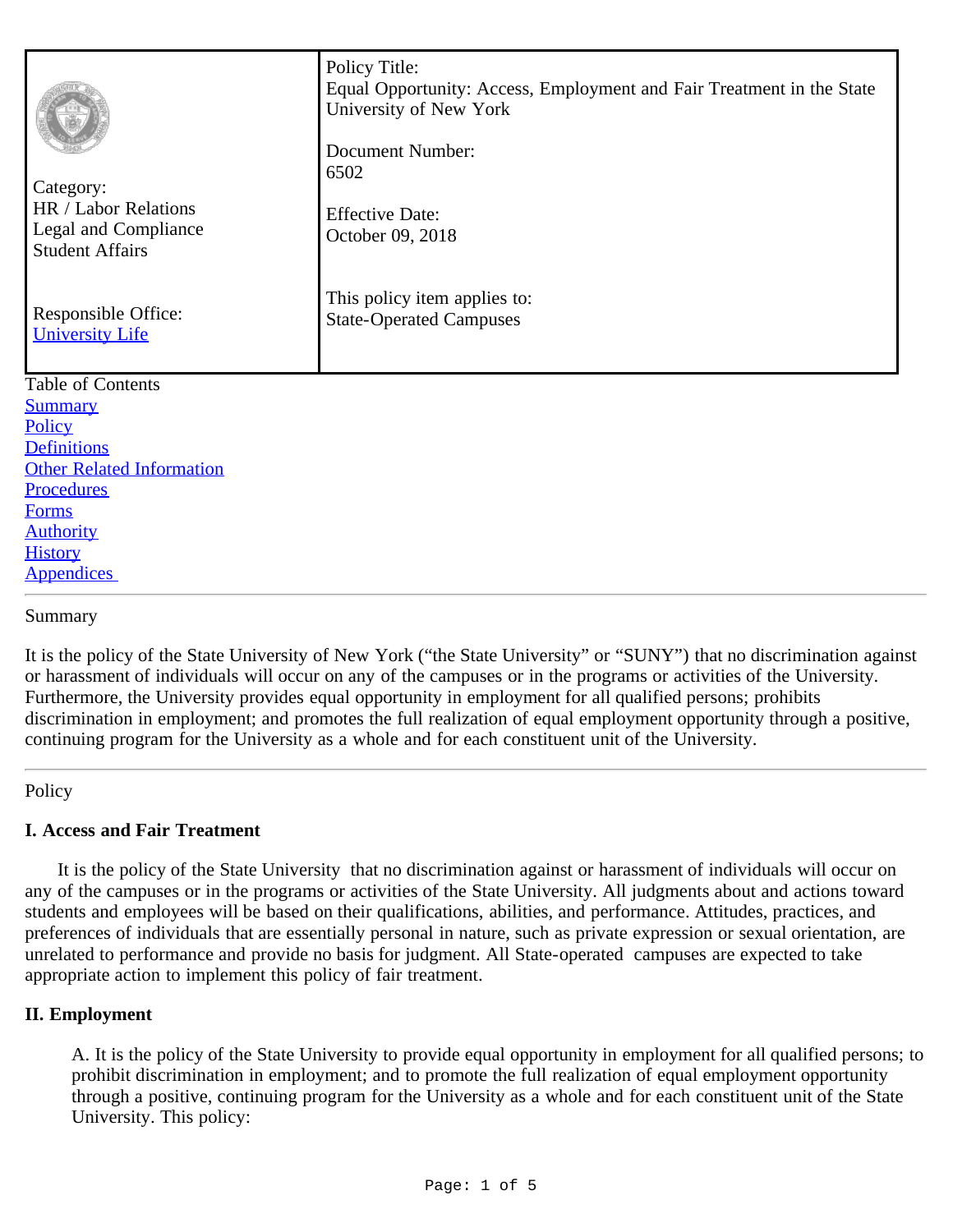1. applies to all persons without regard to race, creed, color, national origin, age, sex, except where sex is a bona fide occupational qualification, sexual orientation, military status, disability, or marital status;

2. applies equally to all job classifications and titles in the State University and to all types of appointments under SUNY's jurisdiction, whether full-time or part-time;

3. governs all SUNY's policies, practices, and actions including but not necessarily to recruitment, employment, rate of pay or other compensation, advancement, upgrading, promotion, demotion, renewal, non-renewal, termination, transfer, layoff, leave, training, and employee benefits of whatever nature;

4. applies equally to all SUNY's organizational units; and

5. expects each contractor, supplier, union, public agency or cooperative agent to support this policy by complying with applicable state and federal equal employment opportunity laws and regulations.

B. Full and continuing realization of this policy in the State University shall be undertaken by:

1. Developing Affirmative Action Programs which shall:

- a. detail actions designed to realize the SUNY's commitment to equal employment;
- b. analyze employment patterns within SUNY;
- c. set forth plans to rectify any deficiencies;
- d. identify and remove impediments to equal employment opportunity;
- e. establish goals and timetables for affirmative action;
- f. provide for the internal and external dissemination of SUNY policy;
- g. pursue the commitment to equal employment opportunity throughout the institution; and

h. provide for the review, assessment, evaluation, and improvement of the State University action in carrying out this policy and affirmative action programs.

2. Committing staff and support necessary to make effective equal employment policies and programs of the State University. SUNY-wide liaison and leadership in equal employment opportunity shall be effected through a member of the chancellor's staff. Campus liaison and leadership shall be effected through a member of the president's staff. The liaison and leadership function will embrace such activities as:

- a. developing policy statements and Affirmative Action Programs;
- b. developing internal and external communication techniques;
- c. assisting in the identification of problem areas and establishment of goals and objectives:
- d. assisting campus administration;
- e. internally assessing compliance;

f. providing liaison among the State University, enforcement agencies, minority organizations, community action groups; and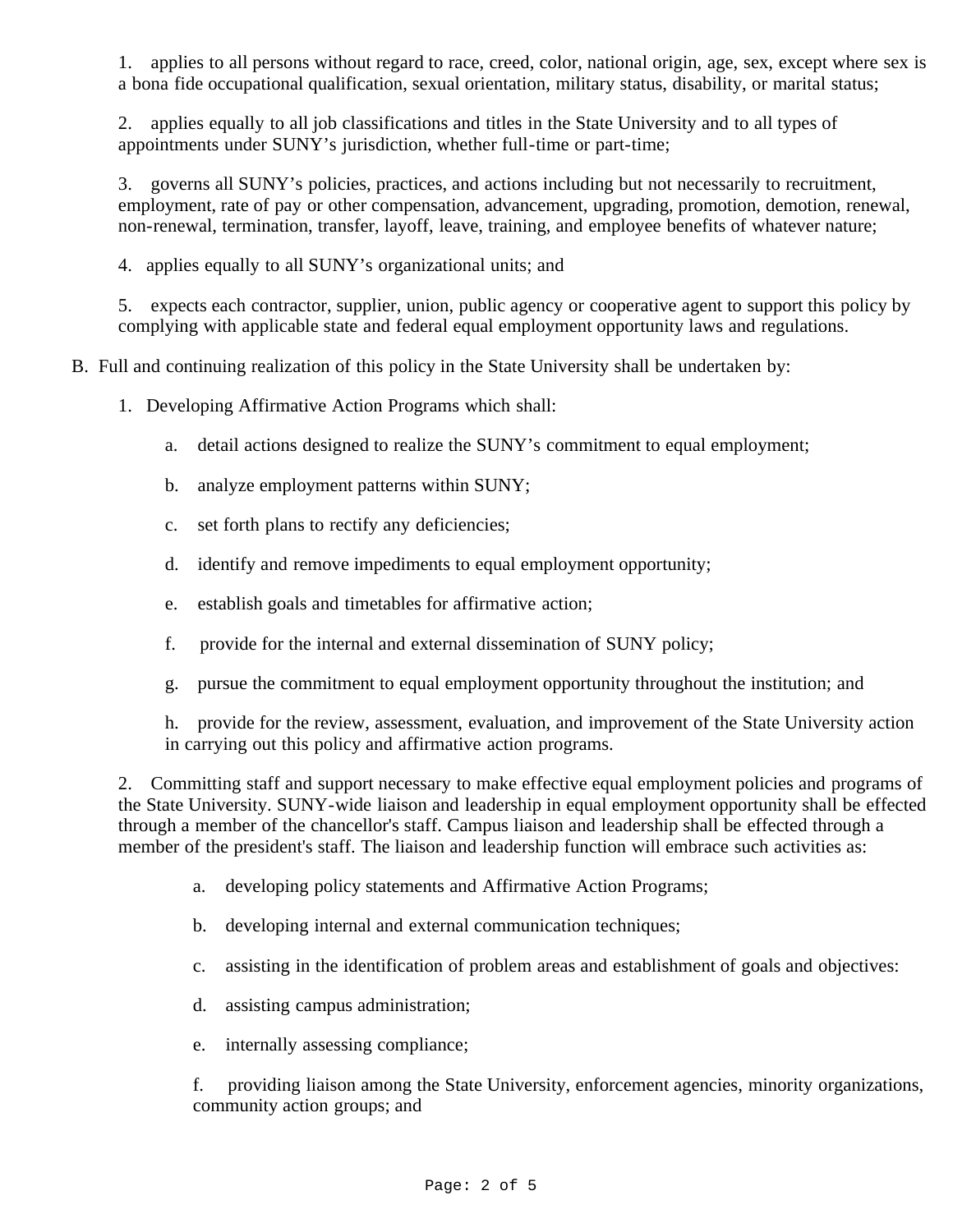g. designing and implementing audit and reporting systems required for effective monitoring and operation of affirmative action programs.

C. The State University affirms its right to take appropriate action if it, or other duly constituted authority, should determine that applicable federal and state equal employment opportunity laws and regulations have been violated, or that the effect and intent of this policy has been willfully or habitually abrogated.

### **III. Sexual Harassment and Harassment Based on Other Protected Characteristics**

A. Sexual harassment is offensive, is a violation of our policies, is unlawful, and may subject the State University to liability for harm to targets of sexual harassment. Sexual harassment is a form of workplace discrimination and employee misconduct, and all employees and students are required to work in a manner that prevents sexual harassment on State University campuses. All employees and students have a legal right to a workplace and a campus free from sexual harassment, and employees and students can enforce this right by filing a complaint internally with the State University, or with a government agency, or in court under federal or state antidiscrimination laws. Sexual harassment of University students or employees will not be tolerated. Any employee or individual covered by this policy who engages in sexual harassment or retaliation will be subject to remedial and/or disciplinary action, up to and including termination.

B. It is the policy of the State University to ensure fair treatment to all individuals, including students, consistent with federal and state law. Accordingly, harassment based on sex or other protected characteristics and sexual harassment is prohibited in all areas of the State University activity and programs.

C. Employees and students who believe they have been victims of harassment may use the SUNY's Discrimination and Sexual Harassment Complaint Procedure for review of their allegations.

### <span id="page-2-0"></span>**Definitions**

**Harassment on the Basis of Protected Characteristic(s) other than Sex/Gender** – harassment based on race, color, age, religion, national origin, disability, sexual orientation or other protected characteristics is oral, written, graphic or physical conduct relating to an individual's protected characteristics that is sufficiently severe, pervasive, or persistent so as to interfere with or limit the ability of an individual to participate in or benefit from the educational institution's programs or activities..

**Sexual harassment** – a form of sex discrimination and is unlawful under federal or state law. Sexual harassment includes harassment on the basis of sex, sexual orientation, self-identified or perceived sex, gender expression, gender identity and the status of being transgender.

Sexual harassment includes unwelcome conduct which is either of a sexual nature, or which is directed at an individual because of that individual's sex when:

- Such conduct has the purpose or effect of unreasonably interfering with an individual's work performance or creating an intimidating, hostile or offensive work environment, even if the reporting individual is not the intended target of the sexual harassment;
- Such conduct is made either explicitly or implicitly a term or condition of employment; or
- Submission to or rejection of such conduct is used as the basis for employment decisions affecting an individual's employment.

A sexually harassing hostile work environment includes, but is not limited to, words, signs, jokes, pranks, intimidation or physical violence which are of a sexual nature, or which are directed at an individual because of that individual's sex, sexual orientation, self-identified or perceived sex, gender expression, gender identity and the status of being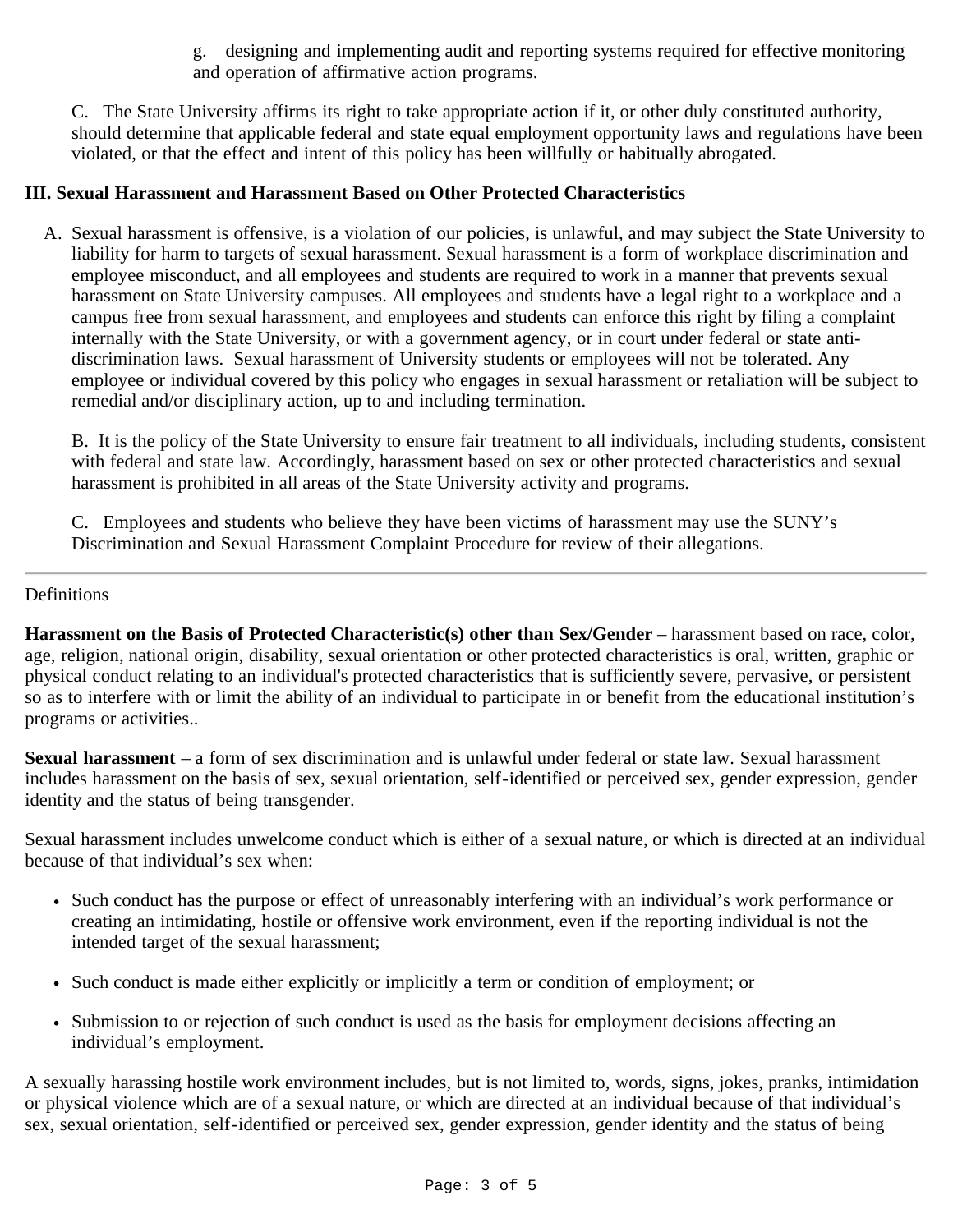transgender. Sexual harassment also consists of any unwanted verbal or physical advances, sexually explicit derogatory statements or sexually discriminatory remarks made by someone, which are offensive or objectionable to the recipient, which cause the recipient discomfort or humiliation, which interfere with the recipient's job performance. Sexual harassment also occurs when a person in authority tries to trade job benefits, including hiring, promotion, continued employment or any other terms, conditions or privileges of employment, for sexual favors.

Sexual harassment in the educational setting can include unwelcome sexual advances, requests for sexual favors, and other verbal, nonverbal, or physical conduct of a sexual nature. Sexual harassment of a student denies or limits, on the basis of sex, the student's ability to participate in or to receive benefits, services, or opportunities in the educational institution's program

#### <span id="page-3-0"></span>Other Related Information

[Equal Employment Opportunity Commission](http://www.eeoc.gov/)

<span id="page-3-1"></span>Procedures

[Discrimination and Sexual Harassment Complaint Procedure](http://www.suny.edu/sunypp/lookup.cfm?lookup_id=451)

<span id="page-3-2"></span>Forms

There are no forms relevant to this policy.

<span id="page-3-3"></span>Authority

State University of New York Board of Trustees 83 - 216, adopted October 26, 1983.

State University of New York Board of Trustees Resolution 71-202, adopted June 30, 1971 supplemented by statement of Chancellor R.L. King March 14, 2003.

<span id="page-3-4"></span>**History** 

This document was updated in October 2018 pursuant to Labor Law §201-g, which requires every employer in the State of New York to adopt a sexual harassment prevention policy that meets or exceeds enumerated minimum standards in order to prevent and combat sexual harassment in the workplace.

Governor Eliot Spitzer repealed Executive Orders No. 33 (1996), No. 96 (1987), No. 19 (1983), and No. 6 (1983) on January 1, 2007.

Memorandum to presidents from the offices of the vice chancellor for employee relations and educational services and the University counsel and vice chancellor for legal affairs dated February 4, 1985 outlined office of employee relations' (OER) memorandum and the final version of the "Policy, Guidelines, and Procedures for Executive Order No. 28."

Memorandum to presidents from the office the University counsel and vice chancellor for legal affairs dated July 18, 1984 informed campuses that the office of employee relations (OER), as directed by Executive Order No.28, had established guidelines and procedures for the investigation of complaints of employment discrimination based on